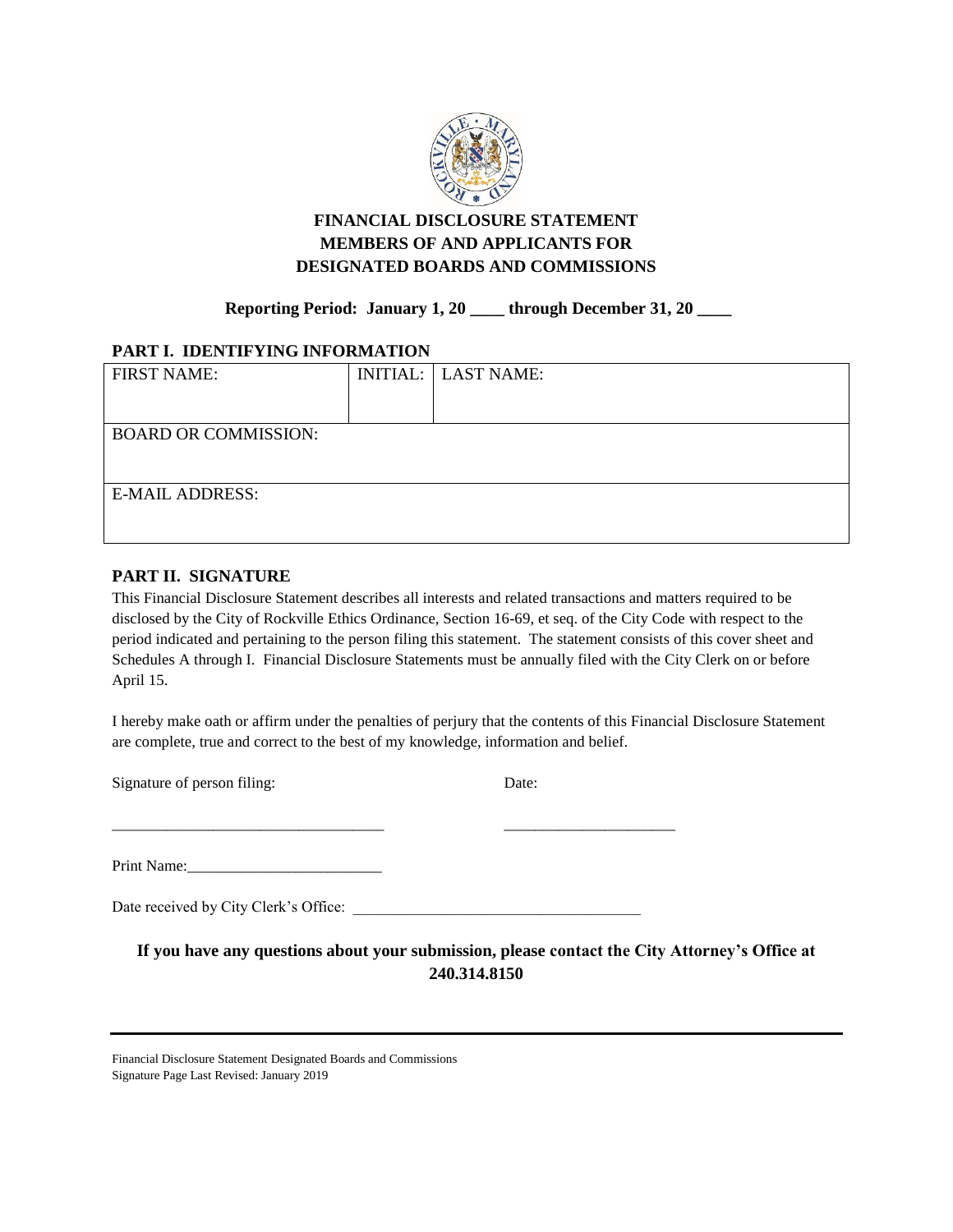### **PART III. DESIGNATED HOME ADDRESS**

**\_\_\_\_\_\_\_\_\_\_\_\_\_\_\_\_\_\_\_\_\_\_\_\_\_\_\_\_\_\_\_\_\_\_\_\_\_\_\_\_\_\_\_\_\_\_\_\_\_\_\_\_\_\_\_\_\_**

**\_\_\_\_\_\_\_\_\_\_\_\_\_\_\_\_\_\_\_\_\_\_\_\_\_\_\_\_\_\_\_\_\_\_\_\_\_\_\_\_\_\_\_\_\_\_\_\_\_\_\_\_\_\_\_\_\_**

**\_\_\_\_\_\_\_\_\_\_\_\_\_\_\_\_\_\_\_\_\_\_\_\_\_\_\_\_\_\_\_\_\_\_\_\_\_\_\_\_\_\_\_\_\_\_\_\_\_\_\_\_\_\_\_\_\_**

#### **Designated Home Address:**

The Municipal Custodian is prohibited from providing access to an address that an individual has designated as the individual's home address. This page will be redacted from public disclosure if a person requests to examine or copy your financial disclosure statement.

### **You should not include your designated home address on any Schedule or attachment that you submit with this financial disclosure statement**.

Do not list your designated home address in Question 1.c. on Schedule A. An address or legal description of all other addresses for real property in the State of Maryland that you have an interest in should be included in your response to Question 1.c. on Schedule A.

No other portion of or attachment to your financial disclosure statement will be redacted from public disclosure from this financial disclosure statement.

All written communications related to this financial disclosure form will be sent to your designated home address and the email address listed on the signature page.

| Name: |  |  |
|-------|--|--|
|-------|--|--|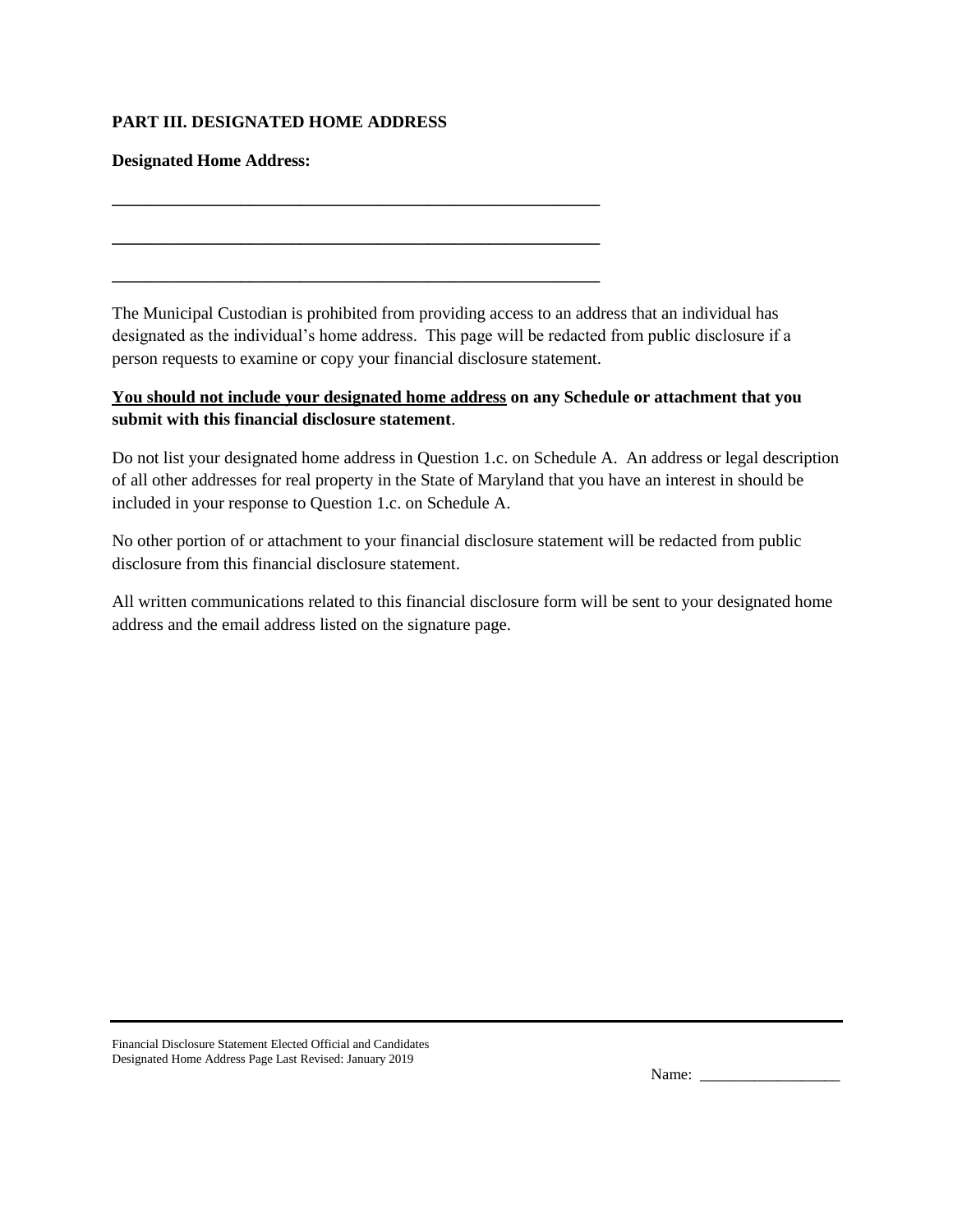**Note**: With respect to Schedules A, B, and C, the following shall be considered to be the interests of the person making the statement: (a) any interest of the person, whether whole or partial, (b) any interest held by the immediate family of the person making the statement, if such interest was at any time during the filing year directly or indirectly controlled by the person making the statement, (c) any interest held by a business entity, in which business entity a thirty percent (30%) or greater equity was held any time during the filing year by the person making the statement, and (d) any interest held by a trust or estate, under which the person making the statement held a reversionary interest at any time during the filing year, or under which trust the person making the statement was at any time during the year a trustor, if a revocable trust, or a beneficiary

## **Schedule A – Real Property Interests (page one of two)**

*A separate Schedule A is required for each real property interest disclosed* **Code Reference: Section 16-69(1)**

Did you have any interest (including leasehold interests and interests in any oil, gas or other mineral royalty or lease) in real property in the State of Maryland during the reporting period?

 $\Box$  Yes (Please complete questions below)  $\Box$  No (Go to Schedule B)

- 1. What is the nature of the property and the address or legal description of the property?
	- a. Nature of the property
		- $\Box$  Improved-if so, indicate whether property is
			- **O** Residential
			- □ Commercial
		- $\Box$  Unimproved (vacant lot)
	- b. Is this property your designated home address?
		- $\Box$  Yes. If yes, proceed to Section 2 of this Schedule and do not complete Subsection c.

\_\_\_\_\_\_\_\_\_\_\_\_\_\_\_\_\_\_\_\_\_\_\_\_\_\_\_\_\_\_\_\_\_\_\_\_\_\_\_\_\_\_\_\_\_\_\_\_\_\_\_\_\_\_\_\_\_\_\_\_\_\_\_\_\_\_\_\_\_ \_\_\_\_\_\_\_\_\_\_\_\_\_\_\_\_\_\_\_\_\_\_\_\_\_\_\_\_\_\_\_\_\_\_\_\_\_\_\_\_\_\_\_\_\_\_\_\_\_\_\_\_\_\_\_\_\_\_\_\_\_\_\_\_\_\_\_\_\_ \_\_\_\_\_\_\_\_\_\_\_\_\_\_\_\_\_\_\_\_\_\_\_\_\_\_\_\_\_\_\_\_\_\_\_\_\_\_\_\_\_\_\_\_\_\_\_\_\_\_\_\_\_\_\_\_\_\_\_\_\_\_\_\_\_\_\_\_\_

- No. If no, complete Subsection c before proceeding to Section 2 of this Schedule.
- c. Street Address or Legal Description

| Financial Disclosure Statement Designated Boards and Commissions |
|------------------------------------------------------------------|
| Schedule A (Page One of Two) Last Revised: January 2019          |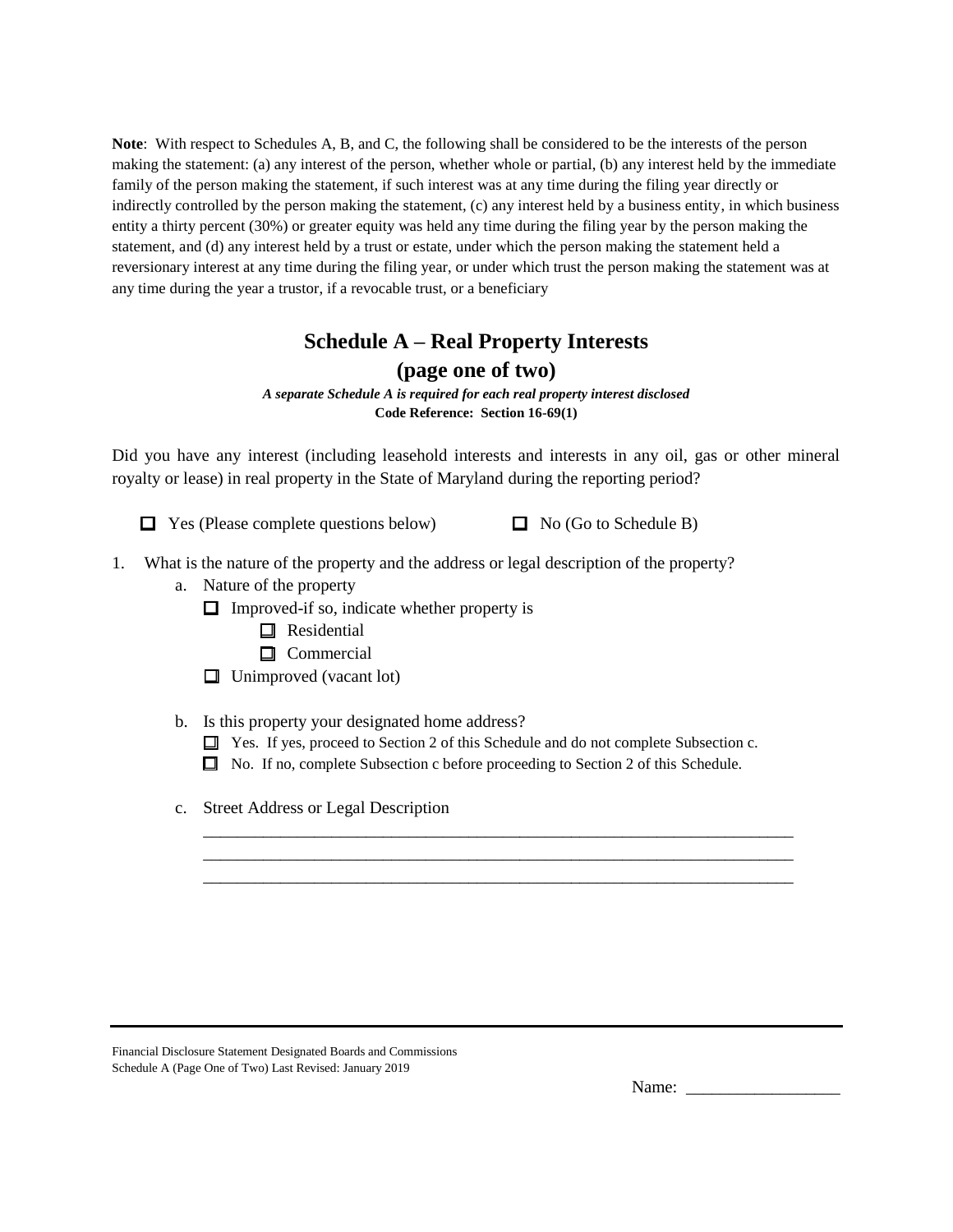## **Schedule A – Real Property Interests**

#### **(page two of two)**

| What date was the property interest acquired? |  |
|-----------------------------------------------|--|
| b. How was the property interest acquired?    |  |
| (Example: purchase, gift, inheritance, etc.)  |  |
| c. From whom was the property acquired?       |  |

3. What consideration was given when the property interest was acquired? (Dollar amount paid, or if you acquired the interest other than by purchase, the fair market value at the time you acquired your interest in the property)

4. Have your transferred, in whole or in part, any interest in this property during the reporting period?

 $\Box$  No

If yes, then:

2.

a. Describe the interest transferred:

b. What consideration did you receive for the interest?

\_\_\_\_\_\_\_\_\_\_\_\_\_\_\_\_\_\_\_\_\_\_\_\_\_\_\_\_\_\_\_\_\_\_\_\_\_\_\_\_\_\_\_\_\_\_\_\_\_\_

\_\_\_\_\_\_\_\_\_\_\_\_\_\_\_\_\_\_\_\_\_\_\_\_\_\_\_\_\_\_\_\_\_\_\_\_\_\_\_\_\_\_\_\_\_\_\_\_\_\_

\_\_\_\_\_\_\_\_\_\_\_\_\_\_\_\_\_\_\_\_\_\_\_\_\_\_\_\_\_\_\_\_\_\_\_\_\_\_\_\_\_\_\_\_\_\_\_\_\_\_

\_\_\_\_\_\_\_\_\_\_\_\_\_\_\_\_\_\_\_\_\_\_\_\_\_\_\_\_\_\_\_\_\_\_\_\_\_\_\_\_\_\_\_\_\_\_\_\_\_\_\_\_\_\_\_\_\_\_

- c. To whom did you transfer the interest?
- 5. Identify any other person with an interest in the property:

Financial Disclosure Statement Designated Boards and Commissions Schedule A (Page Two of Two) Last Revised: January 2019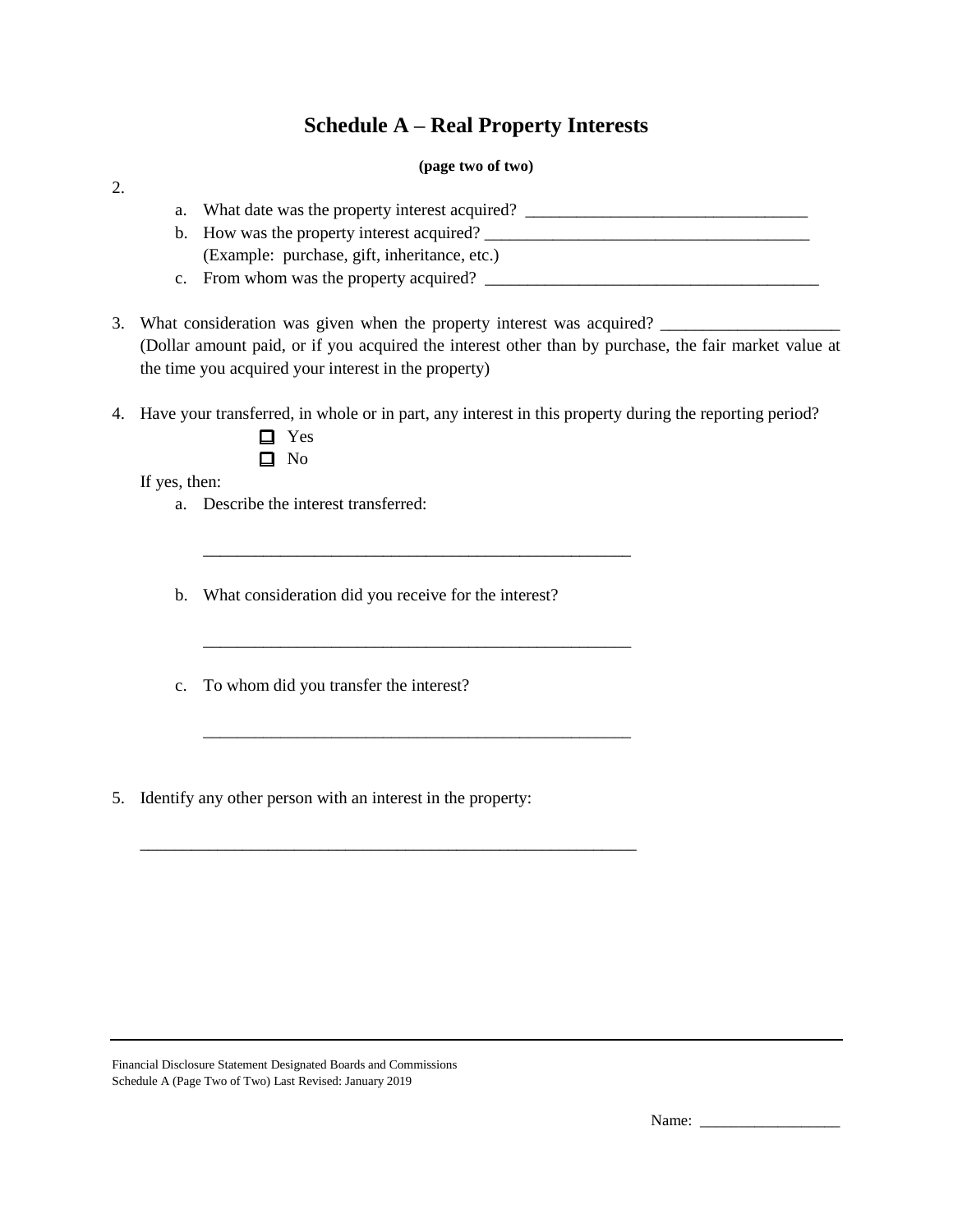# **Schedule B – Interests in Corporations and Partnerships**

*A separate Schedule B is required for each interest disclosed*

**Code Reference: Section 16-69(2)**

During the reporting period, did you have any interest in any corporation, partnership, limited liability partnership (LLP), or limited liability corporation (LLC) whether or not the corporation does business with the City?

|    | Yes (Please complete questions below)<br>No (Go to Schedule C)<br>◻                                                  |
|----|----------------------------------------------------------------------------------------------------------------------|
| 1. | What is the name and address of the principal office of the business entity?                                         |
|    |                                                                                                                      |
| 2. | What is the nature and amount of the interest held, including any conditions to and encumbrances in the<br>interest? |
|    | a.                                                                                                                   |
|    | $\Box$ In your name alone                                                                                            |
|    | □ Jointly (percentage of your interest): _____%                                                                      |
|    | What is the nature of your interest and its dollar value or the number of shares?<br>b.                              |
|    | (Example: stock, notes, bond, puts, calls, straddles, purchase options, etc.)                                        |
|    |                                                                                                                      |
|    | Dollar Value of Shares \$ OR report equity interest below:                                                           |
|    |                                                                                                                      |
|    |                                                                                                                      |
|    | If an equity interest in a non-publicly traded corporation – Number of Shares: _____                                 |
|    | If an equity interest in a partnership – Percentage of Ownership: ________                                           |
|    | Are there any legal conditions or encumbrances that apply to your interest in the entity:<br>c.                      |
|    | (Examples: mortgages, liens, contracts, options, etc.)                                                               |
|    | Yes<br>ப                                                                                                             |
|    | $\Box$ No                                                                                                            |
|    | If yes, name of entity holding the encumbrance __________________________________                                    |
| 3. | Have you transferred any interest in this entity during the reporting period?<br>Yes<br>$\Box$ No                    |
|    | If yes, then:                                                                                                        |
|    | a.                                                                                                                   |
|    | What consideration did you receive for the interest transferred?<br>$\mathbf{b}$ .                                   |
|    | $C_{\star}$                                                                                                          |
|    |                                                                                                                      |
|    |                                                                                                                      |

Financial Disclosure Statement Designated Boards and Commissions Schedule B Last Revised: March 2017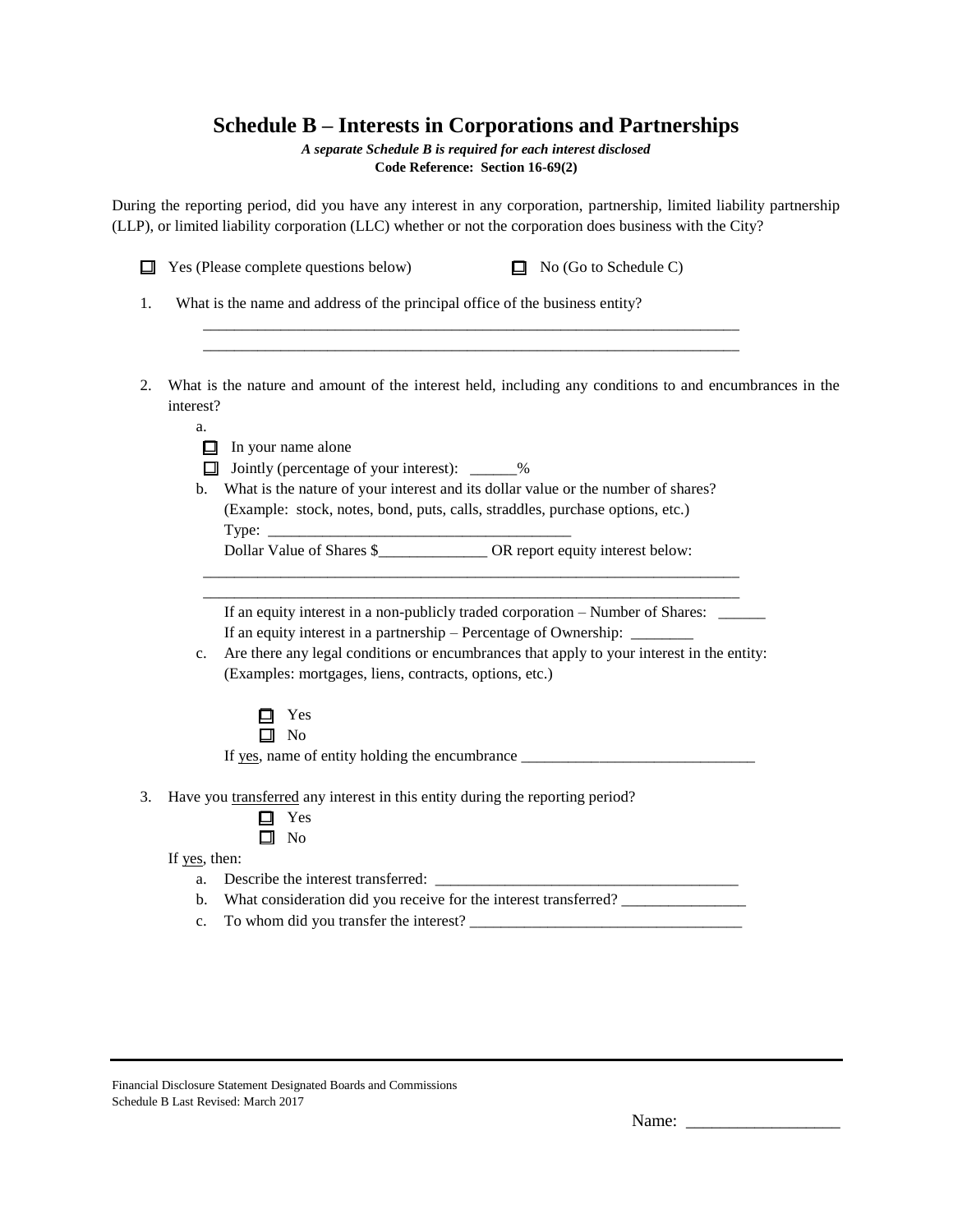| Schedule C – Interests in Any Other Business Entities |
|-------------------------------------------------------|
| Doing Business with the City                          |

*A separate Schedule C is required for each business entity disclosed* **Code Reference: Section 16-69(3)**

Do you have an interest in any other business entity not reported on Schedule B that did business with the City of Rockville during the reporting period?

> \_\_\_\_\_\_\_\_\_\_\_\_\_\_\_\_\_\_\_\_\_\_\_\_\_\_\_\_\_\_\_\_\_\_\_\_\_\_\_\_\_\_\_\_\_\_\_\_\_\_\_\_\_\_\_\_\_\_\_\_\_\_\_\_\_\_\_\_\_ \_\_\_\_\_\_\_\_\_\_\_\_\_\_\_\_\_\_\_\_\_\_\_\_\_\_\_\_\_\_\_\_\_\_\_\_\_\_\_\_\_\_\_\_\_\_\_\_\_\_\_\_\_\_\_\_\_\_\_\_\_\_\_\_\_\_\_\_\_

 $\Box$  Yes (Please complete questions below)  $\Box$  No (Go to Schedule D)

1. What is the name and address of the principal office of the business entity?

2. What is the nature and amount of the interest held, including any conditions to and encumbrances in the interest?

a.

 $\Box$  In your name alone

 $\Box$  Jointly (percentage of your interest):  $\_\_\_\_\%$ 

b. What is the nature of your interest and its dollar value or the number of shares? (Example: stock, notes, bond, puts, calls, straddles, purchase options, etc.) Type:

Dollar Value of Shares \$\_\_\_\_\_\_\_\_\_\_\_\_\_\_\_\_\_\_ OR report equity interest below:

If an equity interest in a non-publicly traded corporation – Number of Shares: If an equity interest in a partnership – Percentage of Ownership: \_\_\_\_\_\_\_\_

\_\_\_\_\_\_\_\_\_\_\_\_\_\_\_\_\_\_\_\_\_\_\_\_\_\_\_\_\_\_\_\_\_\_\_\_\_\_\_\_\_\_\_\_\_\_\_\_\_\_\_\_\_\_\_\_\_\_\_\_\_\_\_\_\_\_\_\_\_ \_\_\_\_\_\_\_\_\_\_\_\_\_\_\_\_\_\_\_\_\_\_\_\_\_\_\_\_\_\_\_\_\_\_\_\_\_\_\_\_\_\_\_\_\_\_\_\_\_\_\_\_\_\_\_\_\_\_\_\_\_\_\_\_\_\_\_\_\_

c. Are there any legal conditions or encumbrances that apply to your interest in the entity?:

(Example: mortgages, liens, contracts, options, etc.)

- □ Yes
- $\Box$  No

If yes, name of entity holding the encumbrance: \_\_\_\_\_\_\_\_\_\_\_\_\_\_\_\_\_\_\_\_\_\_\_\_\_\_\_\_\_\_\_\_\_

3. Have you transferred any interest in this entity during the reporting period?

- □ Yes
- $\Box$  No

If yes, then:

- a. Describe the interest transferred: \_\_\_\_\_\_\_\_\_\_\_\_\_\_\_\_\_\_\_\_\_\_\_\_\_\_\_\_\_\_\_\_\_\_\_\_\_\_\_
- b. What is the nature and amount of consideration you received for the interest transferred?
- c. To whom did you transfer the interest?  $\frac{1}{\sqrt{2}}$

Financial Disclosure Statement Designated Boards and Commissions Schedule C Last Revised: March 2017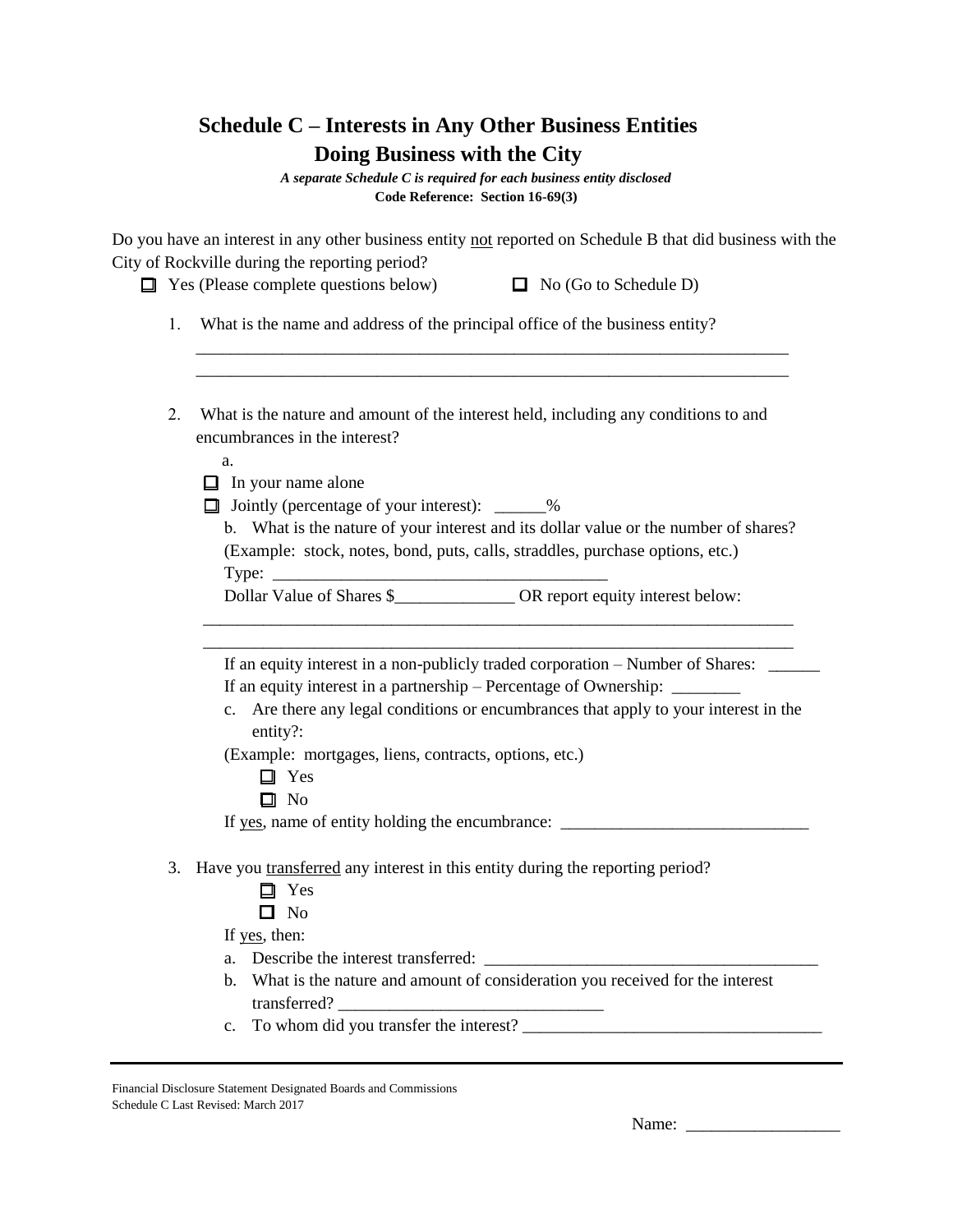## **Schedule D – Gifts**

#### **Code Reference: Section 16-69(4)**

During the reporting period, did you at any time receive any gift, in excess of twenty-five dollars (\$25) in value or a series of gifts totaling one hundred dollars (\$100) or more from any one person or from any other person at your direction, from, or on behalf of, directly or indirectly, from any person who does business with the City or is regulated by the City, provided however that gifts received from parents, spouses, or children, campaign contributions which are otherwise reported as required by law, and meals and beverages need not be disclosed.

 $\Box$  Yes (Please provide requested information below)  $\Box$  No (Go to Schedule E)

| Name, Address and Affiliation<br>of Donor | Description of Gift | Approximate Retail Value of Gift |
|-------------------------------------------|---------------------|----------------------------------|
|                                           |                     |                                  |
|                                           |                     |                                  |
|                                           |                     |                                  |
|                                           |                     |                                  |
|                                           |                     |                                  |
|                                           |                     |                                  |
|                                           |                     |                                  |
|                                           |                     |                                  |
|                                           |                     |                                  |
|                                           |                     |                                  |
|                                           |                     |                                  |
|                                           |                     |                                  |
|                                           |                     |                                  |
|                                           |                     |                                  |
|                                           |                     |                                  |
|                                           |                     |                                  |

Please use additional sheet(s), if necessary, for any additional entries.

Financial Disclosure Statement Designated Boards and Commissions Schedule D Last Revised: March 2017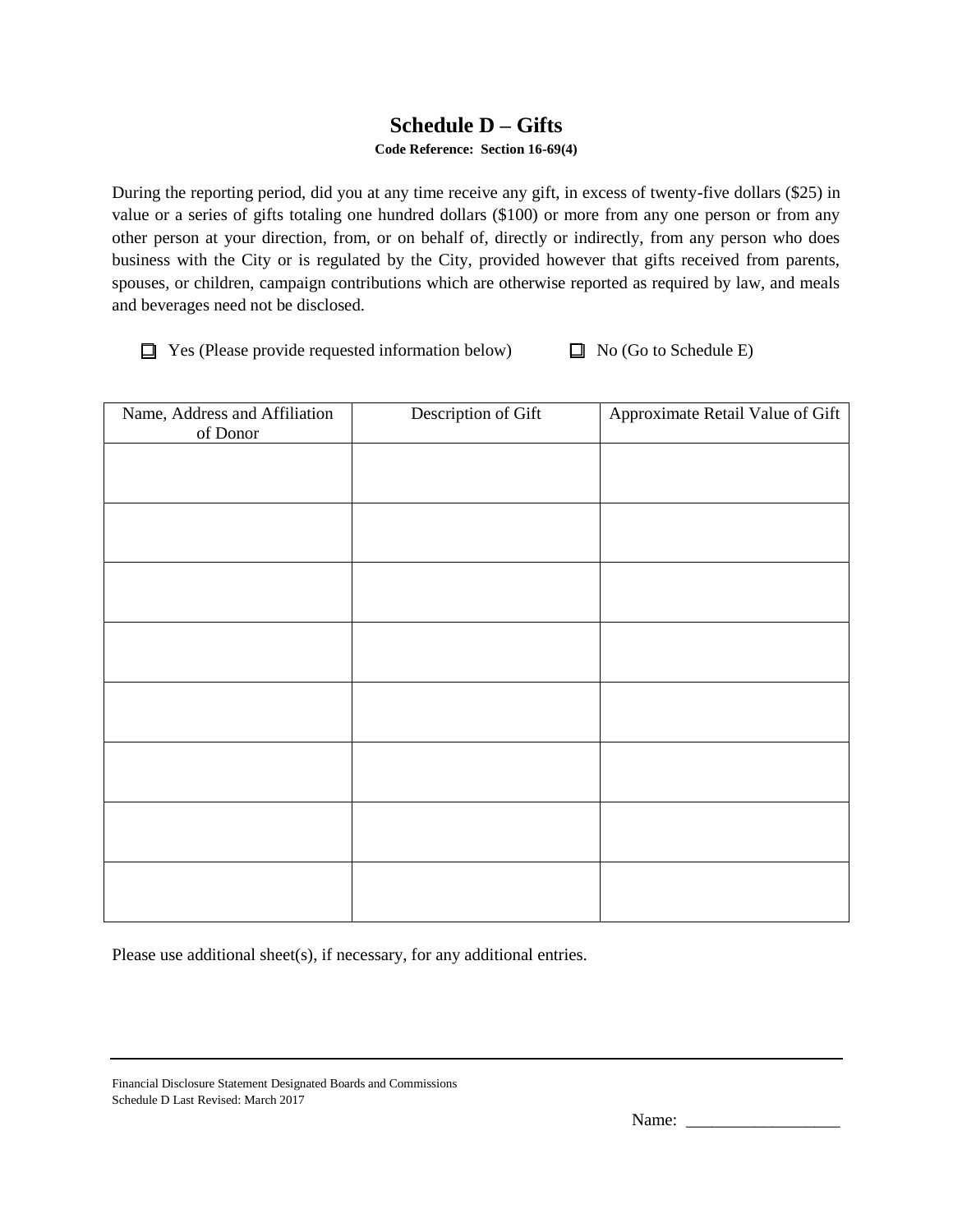# **Schedule E – Offices, Directorships, and Salaried Employment**

**Code Reference: Section 16-69(5)**

During the reporting period, did you have any salaried employment or hold any office or directorship with a business entity that did business with the City?



Yes (Please provide requested information below)  $\bigcirc$  No (Go to Schedule F)

| Name and address of the<br>principal office of the business<br>entity | Nature and title of the office,<br>directorship, or salaried<br>employment you held | Total compensation received |
|-----------------------------------------------------------------------|-------------------------------------------------------------------------------------|-----------------------------|
|                                                                       |                                                                                     |                             |
|                                                                       |                                                                                     |                             |
|                                                                       |                                                                                     |                             |
|                                                                       |                                                                                     |                             |
|                                                                       |                                                                                     |                             |
|                                                                       |                                                                                     |                             |
|                                                                       |                                                                                     |                             |
|                                                                       |                                                                                     |                             |

Please use additional sheet(s), if necessary, for any additional entries.

Financial Disclosure Statement Designated Boards and Commissions Schedule E Last Revised: March 2017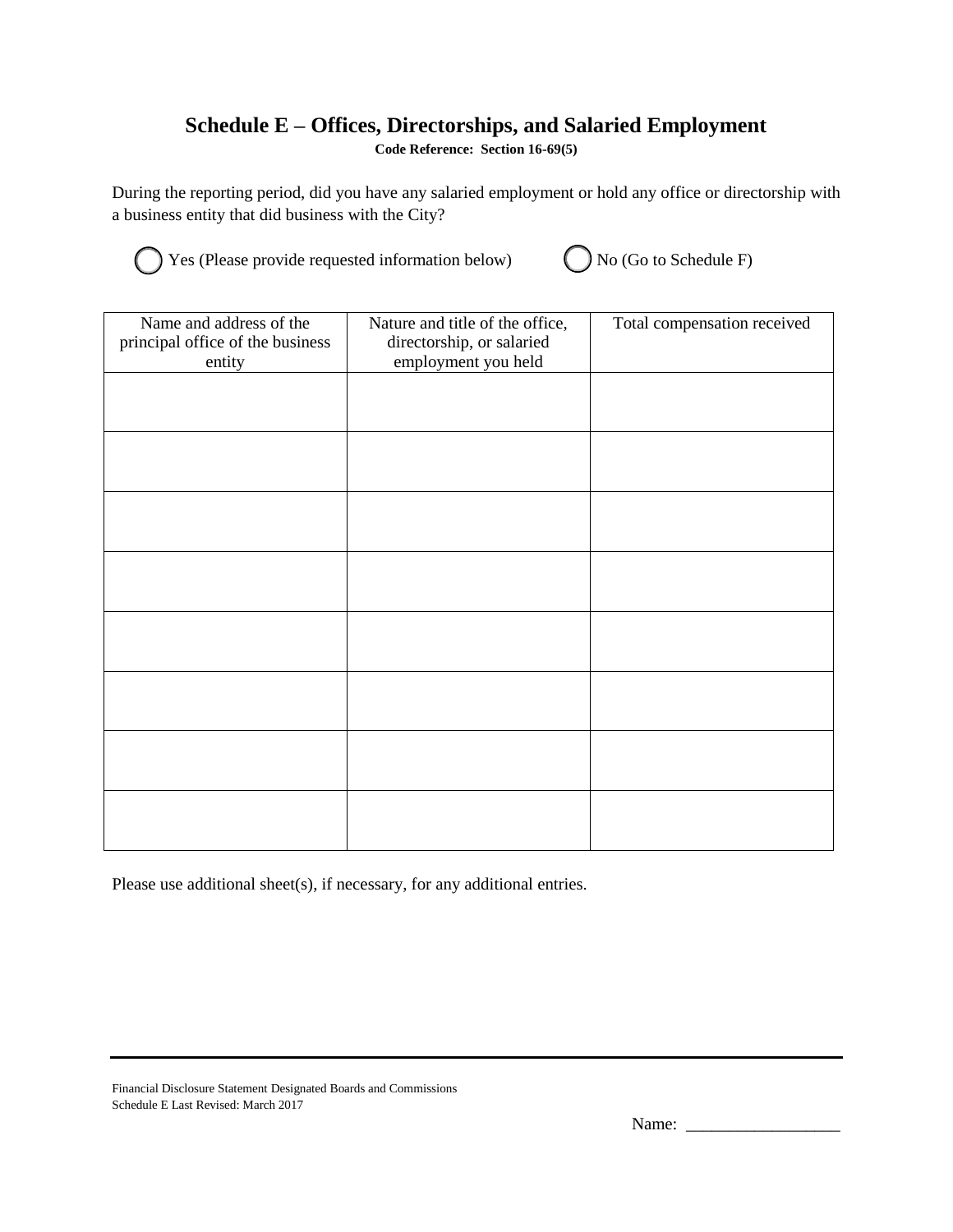### **Schedule F – Liabilities**

#### *A separate Schedule F is required for each debt disclosed* **Code Reference: Section 16-69(6)**

Did you, at some time during the period covered by this statement have any liabilities which were owed to any person doing business with the City, or did you at any time during the period covered by this statement, become involved in transactions giving rise to liabilities owed by your spouse or child to any person doing business with the City?

NOTE: You are not required to disclose liabilities owed in connection with retail credit accounts, consumer loans (\$1,500 or less) and automobile loans made by banks, savings and loan associations or credit unions. With regard to liabilities incurred in connection with transactions that you became involved in owned by your spouse or child, you are not required to disclose retail accounts, consumer loans (\$1,500 or less) and automobile loans made to your spouse or child by banks, savings and loan associations or credit unions. If, on Schedule A, B or C you listed a financial entity that did business with the City as the holder of your mortgage or other encumbrance, you must complete Schedule F with regard to that indebtedness.



\_\_\_\_\_\_\_\_\_\_\_\_\_\_\_\_\_\_\_\_\_\_\_\_\_\_\_\_\_\_\_\_\_\_\_\_\_\_\_\_\_\_\_\_\_\_\_\_\_\_\_\_\_\_\_\_



1. To whom was the liability owed?

(Do not include retail accounts)

- 2. What was the amount of the liability owed as of the end of the reporting period? If debt existed during the reporting period but was paid in full at the end of the period, put \$0.
	- $\mathbb{S}$
- 3. What are the terms of payment of the liability?

\_\_\_\_\_\_\_\_\_\_\_\_\_\_\_\_\_\_\_\_\_\_\_\_\_\_\_\_\_\_\_\_\_\_\_\_\_\_\_\_\_\_\_\_\_

\_\_\_\_\_\_\_\_\_\_\_\_\_\_\_\_\_\_\_\_\_\_\_\_\_\_\_\_\_\_\_\_\_\_\_\_\_\_\_\_\_\_\_\_\_

\$\_\_\_\_\_\_\_\_\_\_\_\_\_\_\_\_\_\_\_\_\_\_\_\_\_\_\_\_\_\_\_\_\_\_\_\_\_\_\_\_\_\_\_\_\_\_\_\_\_

4. Did the principal of the debt decrease or remain the same during the reporting period?

5. If increased or decreased, by how much?

6. Was any security given for the debt? Yes No a. If yes, please state what type of security was given:

Financial Disclosure Statement Designated Boards and Commissions Schedule F Last Revised: March 2017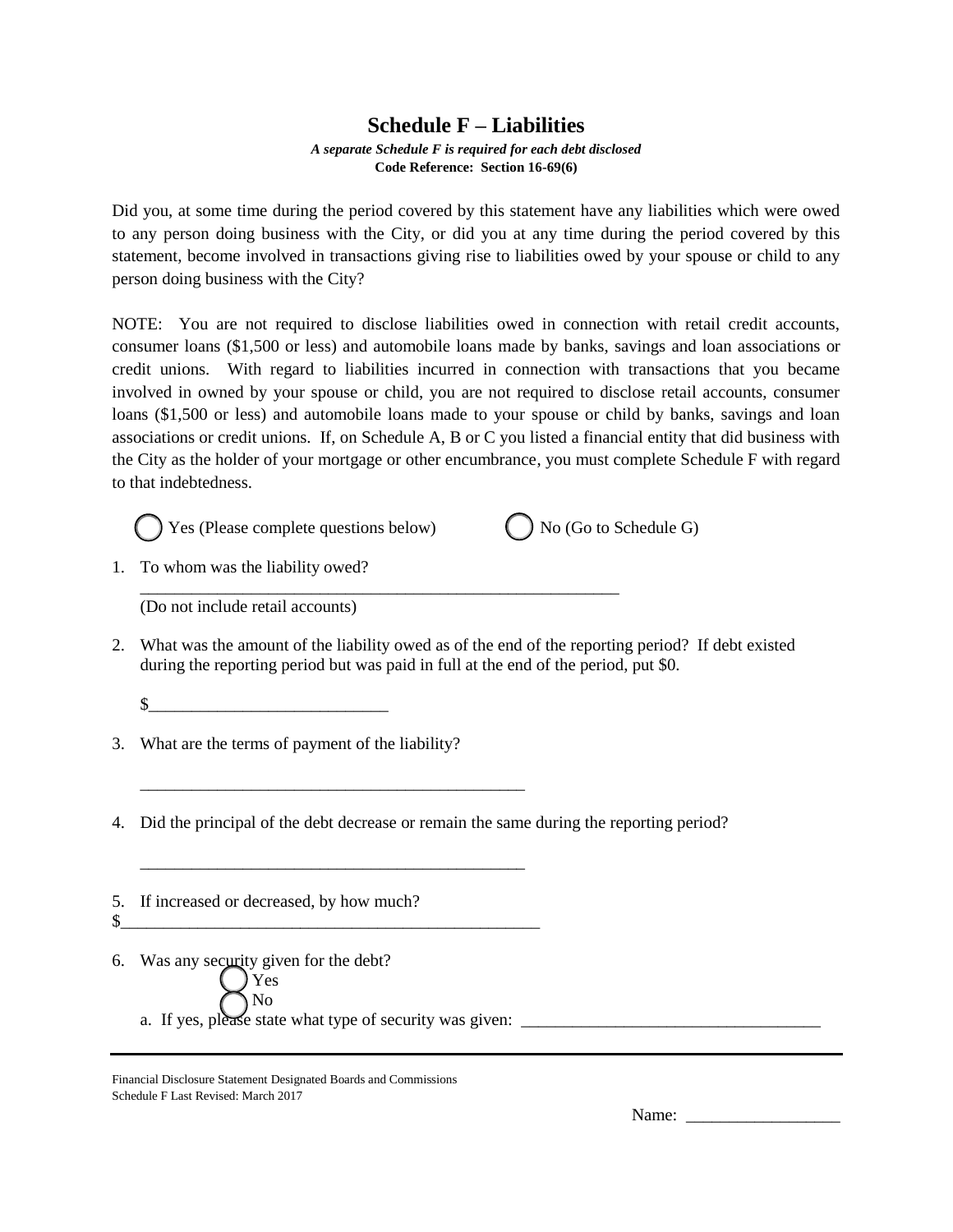# **Schedule G – Family Members Employed by the City**

**Code Reference: Section 16-69(7)**

During the reporting period, were any members of your immediate family (spouse or dependent children) employed by the City in any capacity?



Yes (Please provide requested information below)  $\bigcirc$  No (Go to Schedule H)

| Name of Family Member | Relationship to You | Position / Title that Family<br>Member Held |
|-----------------------|---------------------|---------------------------------------------|
|                       |                     |                                             |
|                       |                     |                                             |
|                       |                     |                                             |
|                       |                     |                                             |
|                       |                     |                                             |
|                       |                     |                                             |
|                       |                     |                                             |
|                       |                     |                                             |
|                       |                     |                                             |
|                       |                     |                                             |
|                       |                     |                                             |

Please use additional sheet(s), if necessary, for any additional entries.

Financial Disclosure Statement Designated Boards and Commissions Schedule G Last Revised: March 2017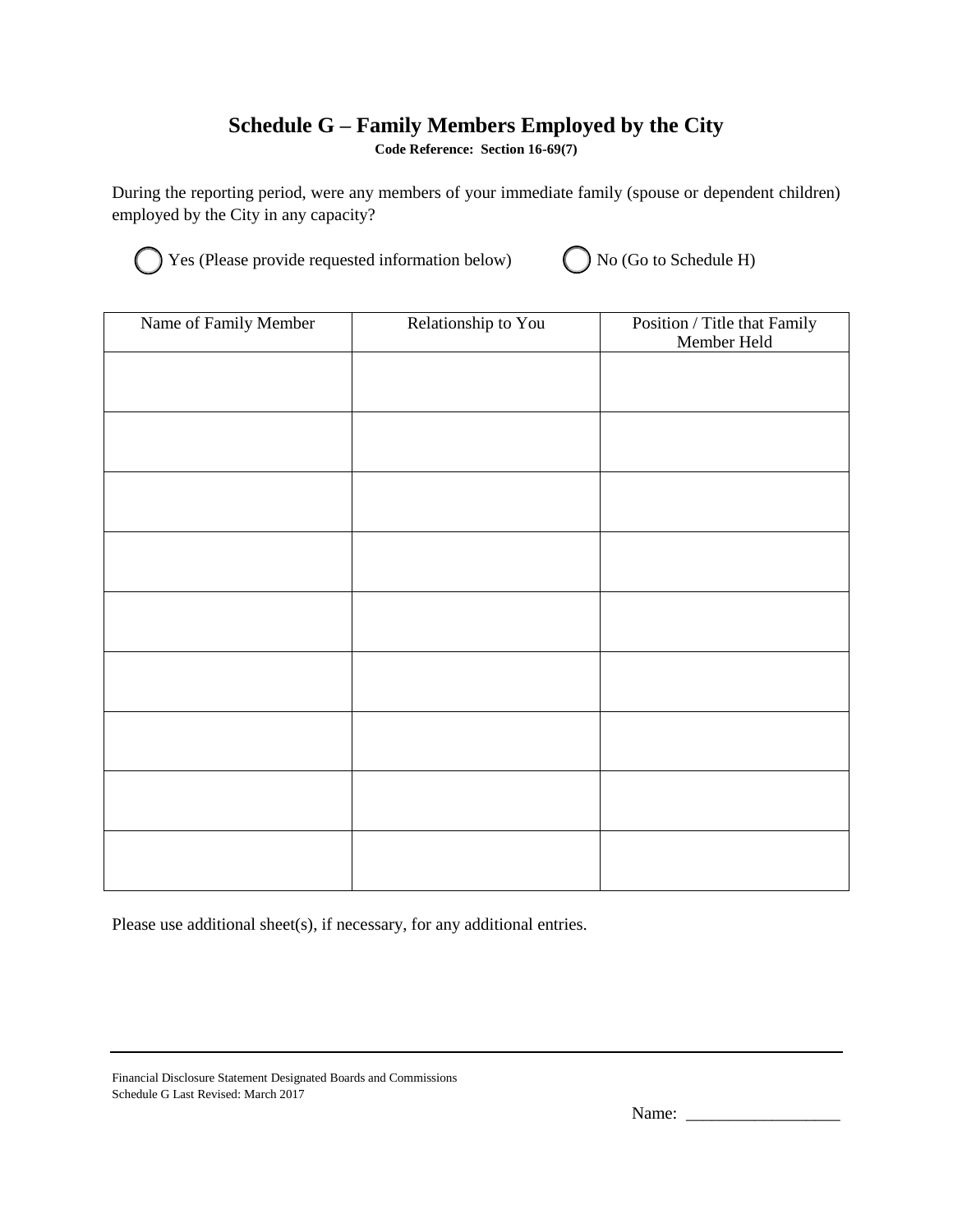## **Schedule H – Sources of Income**

**Code Reference: Section 16-69(8)**

Provide a schedule of all major sources of income (in excess of one thousand dollars (\$1,000)) for the one year period ending the date of this statement, including identification of the source of the income, the nature of the income (whether salary, commission, interest, or other form of income) but not including the amount thereof.

| Sources of Income in Excess of \$1,000 | Nature of Income |
|----------------------------------------|------------------|
|                                        |                  |
|                                        |                  |
|                                        |                  |
|                                        |                  |
|                                        |                  |
|                                        |                  |
|                                        |                  |
|                                        |                  |
|                                        |                  |
|                                        |                  |
|                                        |                  |
|                                        |                  |
|                                        |                  |

Please use additional sheet(s), if necessary, for any additional entries.

Financial Disclosure Statement Designated Boards and Commissions Schedule H Last Revised: March 2017